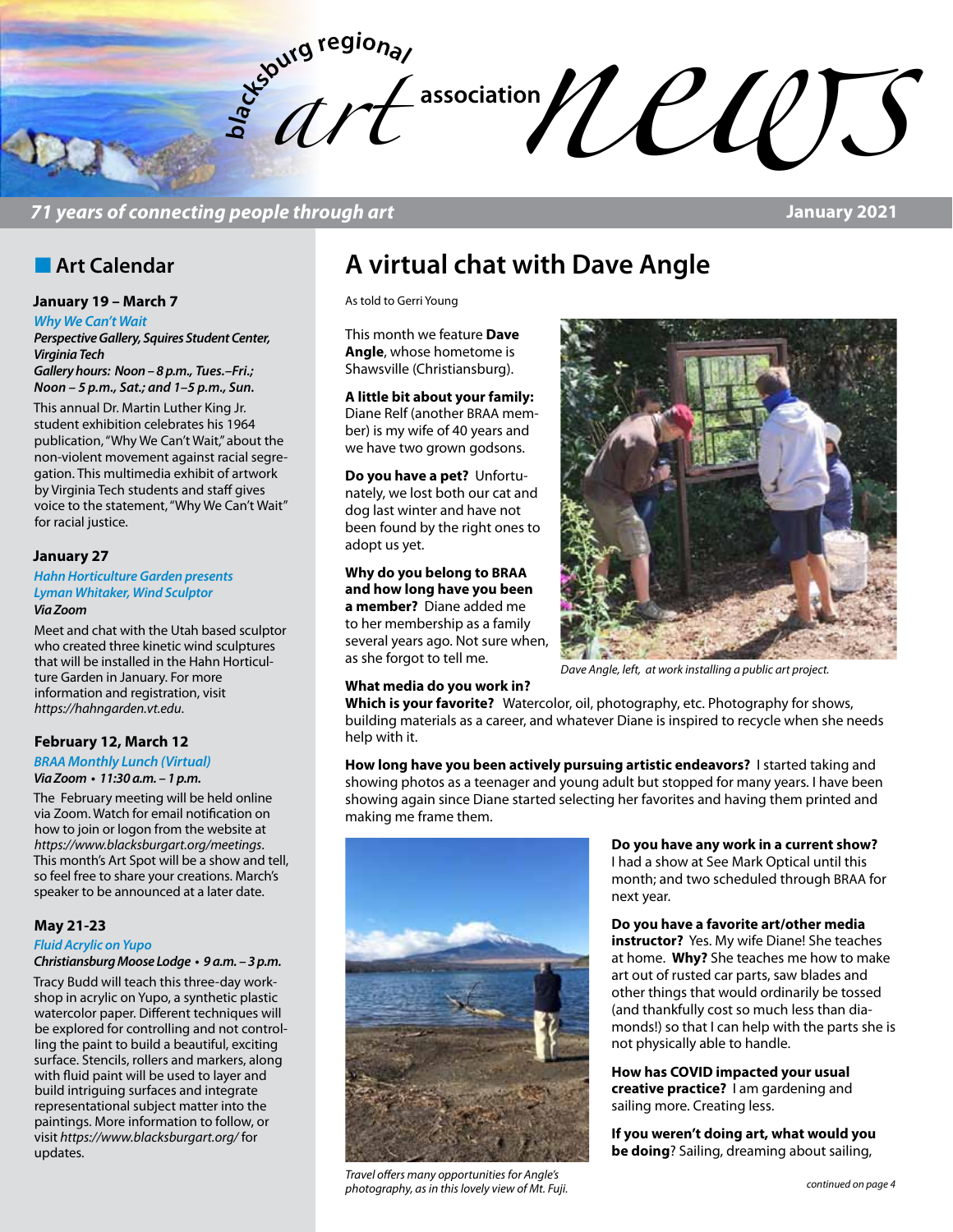## **Create for a Cause — the Leaf Card Project**

by Diane Relf

Last fall BRAA members were inspired by a nearness to nature. It started with the "Leaves of the Tree" exhibit at the Radford University Art Museum with original works made from dried leaves from local artists Charlie Brouwer and Jennifer L. Hand and a second gallery themed on leaves by artists throughout the area. BRAA members were primed to respond when I posted on Facebook about paintings on Ginkgo leaves by Gu Houxin. He makes them look like butterflies. Enthusiastic discussion led to the BRAA board developing a special event: Create for a Cause — the Leaf Card Project. Members were asked to create cards from leaves for senior center residents in the New River Valley.



It became a community effort with two locations serving as sites for picking up pressed leaves and returning note cards (the Moose Lodge in Christiansburg and New River Art and Fiber in Blacksburg). Over 75 cards were made to ensure every resident at the Blacksburg English Meadows Senior Living Community would receive one.

Ten artists made cards to share with our community for this special BRAA event. The resulting leaf art took the forms of butterflies, birds, fish, snow scenes, bouquets, and flowers from a number of different types of pressed leaves. Some were made solely with leaves and adhesive. Some were painted with

acrylics. Artist Charlotte Chan painted poppies, butterflies, kites and birds in acrylic using Passion Flower and Ginko leaves.

In this time of Covid-19, the neighbors in senior communities could not get out to see the autumn leaves. They could not gain the benefits of being near nature that have helped sustain us in the last months. So we sincerely hope that our efforts will give them a touch of nature and a smile. It has lifted the spirits of the artist to be able to spend some time creating with nature, knowing that it would be valued as a gift.

A few artists shared how they made their cards —

**Robi Sallee**: I collected leaves including ferns. Since I was in a bit of a hurry, I ironed them instead of pressing them. After sorting the leaves by color, I arranged the leaves in floral patterns.

Once I found a pattern that I liked, I used acrylic gel as a glue to adhere them to the front of blank cards. After they dried, I carefully pressed them again with a warm iron. I sealed the designs with more acrylic gel.

**Sue Hossack**: I used some handmade paper I made years ago, but never knew what to use it for; it turned out very useful! I had embedded items (including leaves!) into the paper when I was making it. I coated my leaves with Mod Podge first to seal them, then painted the designs using acrylic paints. For some of the butterflies, I used two leaves but mostly I used just one if it was a good shape. I used more Mod Podge to get a nice shine, and used heavy acrylic gel medium to stick them to the paper.



The cards were given to the residents at a special party on

December 17 and were enthusiastically received and appreciated. The photos shown here appeared on the English Meadows FaceBook page and were well received by family and friends.

If any members of BRAA would like beautiful, pressed leaves to make cards to cheer up the short days of winter, I have plenty and would love to share them. You can make them for yourself or as gifts for Heritage Hall, the VA Hospital or anywhere you would like. Just send me an email at *dianerelf@icloud.com*.

# **Online Learning Opportunities**

The absence of in-person classes has led many of us to explore online options. Following are ideas from your fellow members. **Please share** your positive online class experiences by emailing *newsletter@blacksburgart.org* and we'll include this information in future newsletters.

### From **Pat Bevan** —

One day a couple months ago I was on YouTube viewing painting demonstrations by some of my favorite pastel artists to get some inspiration and ideas for techniques and compositions for upcoming paintings. I was going a little stir-crazy due to restrictions because of COVID.

I came across a video by one of my favorite pastelists — **Marla Baggetta**. After watching the video painting demonstration, I listened to Marla share information about her online workshops and lessons. Intrigued, I went to the URL she provided.

Wow! What I found was workshops in different media — watercolor, oil and acrylic as well as pastel. I also saw a course on color theory and year-long online lessons in pastel.

I signed up for the color course and the online lessons on the spot. And I have been thrilled with the content (the videos, critiques and PDF student materials) and the energy and clarity with which Marla presents her ideas. She even has provided a Facebook page for each workshop so students can interact and get critiques from each other and from Marla.

I cannot imagine having a better learning experience even in a face-to-face situation.

Online art workshops may not be for everyone and Marla's painting style might not jibe with what you wish to pursue, but if you are itching for some inspiration and some learning comradery, I highly recommend Marla's online offerings.

Here is the main URL in case you want to check things out *https://paintinglessonswithmarla.com/*

Happy Painting!

#### From **Gerri Young** —

I have taken many classes with an excellent artist, **Amy D'Apice** (*http://artconspiracy.net/*). First I had an

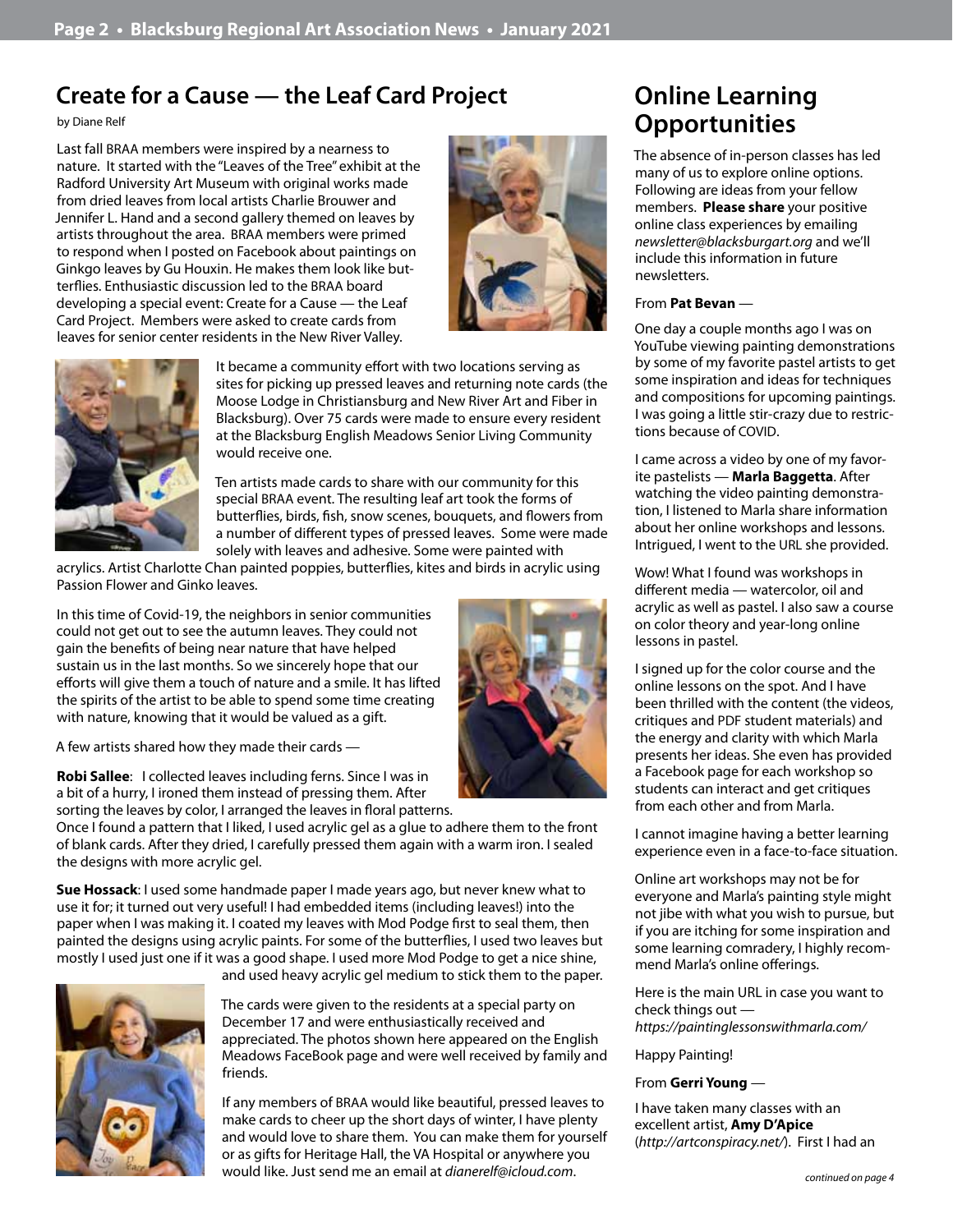### n **Kudos**

**Sally Mook** 

received the Outstanding Achievement Award at the Virginia Watercolor Society's annual exhibit in Richmond for her painting, "The End." **Vera Dickerson**'s painting, "Talk, Not Text" received an Award of Excellence. **Charlotte Chan**  and **Michele Walter** reached signature member status in the society. *"The End" by Sally Mook*



# **Members share knowledge through teaching**

**Paula Golden** is teaching at the Mid-Atlantic Quilt Festival again. Visit *www.quiltfest.com* to register for a variety of virtual workshops including hers: Mariner's Compass Drafting, ABC's of Applique (how to prepare your applique pieces in seven different ways for hand stitching — some work for machine, too) and Applique Paula's Way (including some great tips for those of us who are gaining more wisdom = getting older).

**Betty Moore** will again be teaching for the Art Lovers Club at the Blacksburg Recreation Center. Join fellow artists or would-be artists for a weekly opportunitiy to learn and share painting and drawing skills. Sessions will be held from 9:30-11:30 a.m. on Tuesdays, March 16 through May 18 in the Blacksburg Community Center Art Room. For more information, visit www.blacksburg.gov/recreation or contact Joy Herbert at 540-443-1142.

# **Volunteer needed**

Make 2021 the year you become more involved in your BRAA! A meeting coordinator is needed to facilitate the monthly luncheons, annual meeting, and other occasional events. Duties include reserving space, securing Art Spot speakers for luncheons, and coordinating refreshments for some events. If interested, please contact Charlotte Chan at *president@blacksburgart.org*.

An all volunteer organization since 1950, your BRAA's survival depends on the involvement of its members. Just a very few hours each month can make a big difference! Note that the second of the case is the contracted and we hope you'll stay connected. Note that the<br>difference! Note that we have a state of the connected in the difference! Note that we have a state of the con

### **Have you paid your dues?**

If renewing your 2021 BRAA membership has slipped your mind, now's the time! Renewing and paying your dues is very easy with our new online system. Just follow this link to renew now: *https://www.blacksburgart.org/joinus* And if you prefer not to pay online, you will see several other options on this site.

Coming together as artists to collectively support each other during this challenging time is more important than ever. Your membership is important and appreciated, and we hope you'll stay connected.  $\blacksquare$ 

# *"Nature is infinitely creative. It is always producing the possibility of new beginnings."*

 *~ Marianne Williamson*

# **n** Now showing

**January 15 – April 15** (unless noted otherwise)

**Dave Angle**, Warm Hearth Village Center, Blacksburg

**Charlotte Chan,** Pointe West Management, Blacksburg

**Pam Goff**, Shaheen Law Firm, Blacksburg

**Teri Hoover,** Zeppolis, Blacksburg and Montgomery Museum, Christiansburg (thru February)

**Delbert Jones**, See Mark Optical, Blacksburg

**Ruth Lefko**, Main Street Inn, Blacksburg

**Cheryl Mackian**, Glade Church, Blacksburg

**Diane Relf,** Long and Foster Realty, Blacksburg, and Warm Hearth Village Center, Blacksburg

**Robi Sallee**, Bluefield College, Bluefield, Va. (until April)

**Karen Sewell**, First Bank & Trust, Christiansburg

**Lois Stephens**, Blue Ridge Cancer Care, Blacksburg

**Michele Walter**, Blacksburg Transit

**Gerri Young**, Brown Insurance, Blacksburg



*exhibit at Montgomery Museum.*

### **New members**

A hearty welcome to new BRAA members **Margaret Sue Turner Wright** and **Patricia T. Carr**.